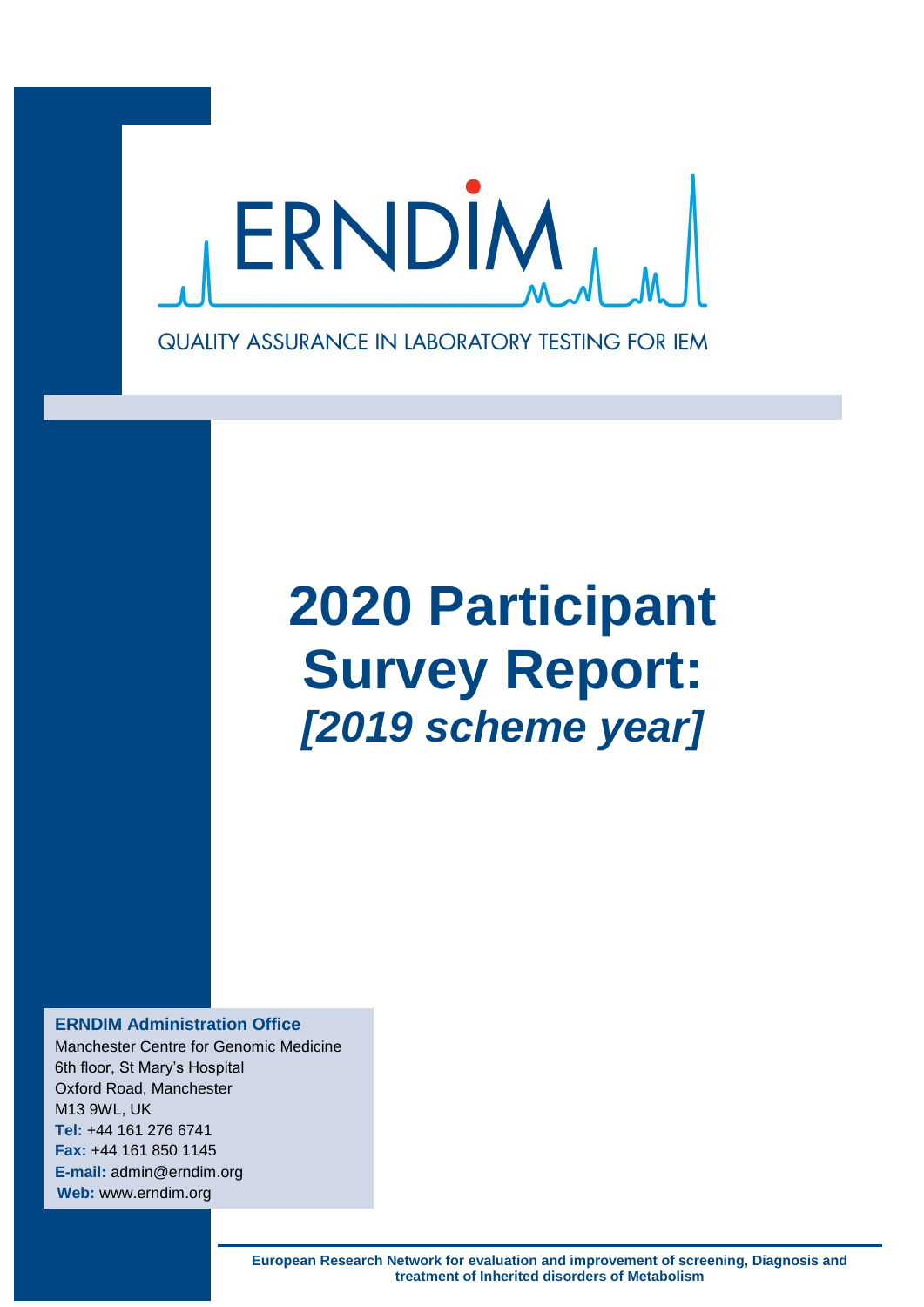# **1. Introduction**

 Participants (818 contacts from 409 centres) were sent the link to the ERNDIM Participant Survey on the Survey Monkey website [\(www.surveymonkey.com\)](http://www.surveymonkey.com/) on 17<sup>th</sup> January 2020. We asked participants to answer questions relating to the 2019 EQA schemes. The closing date for the survey was 17<sup>th</sup> February 2020.

# **2. Summary**

- Thank you to everyone who took the time to complete this survey. This report is a summary of all the responses we received. The results from the survey will help us to continue to improve the quality and efficiency of the ERNDIM EQA schemes.
- 50.4% of the laboratories that participated in the 2019 schemes responded to the survey, with the response rate for each of the schemes being between 41.2% - 61.1%.
- The survey has again highlighted areas where we need to improve, such as low sample volume for some of the qualitative schemes. Some participants are also unhappy with the analyte concentrations in some schemes and specific comments from ERNDIM for the relevant schemes can be found in the summary of 'Remarks, comments or suggestions for improvements' on page [10.](#page-9-0)
- However, it is gratifying to see that 96% of respondents rate the quality of products and services we provide as 'excellent' or 'good' and that 69% of respondents believe that the quality of service we offer is getting better. We will continue to make further improvements to the service that we offer as we work towards applying for accreditation.
- The issue of sample volume is more difficult. The schemes that use real clinical samples as the EQA materials are dependent on the Scientific Advisors sourcing suitable clinical samples of sufficient volume either by direct contact with clinicians or via donations from participating laboratories. However we are investigating alternative routes for sample donation. Information on the types of samples that would be useful to ERNDIM can be found on the website [\(www.erndim.org\)](http://www.erndim.org/) under EQA schemes\sample donations. Discounts on scheme fees are also available for some schemes if a donated sample is used as an EQA material. If you would be interested in donating a sample please contact [admin@erndim.org](mailto:admin@erndim.org) for more information.
- We are especially pleased that so many of you took the time to complete the survey and to send comments on the schemes. We hope you find the summary where we answer some of your comments, interesting (see page [10\)](#page-9-0) and we would welcome any other comments or suggestions for improvements.

# **3. Survey Responses**

- 217 contacts from 206 centres in 51 countries responded to the survey. The response rate by centre was 50% (compared to 53% in the last survey).
- **3.1. Please rate the following aspects for each of the ERNDIM quality assurance schemes that you subscribe to (Q.1)**
	- The response rate for each EQA scheme is shown in Figure 1 and Table 2. For the individual schemes the highest response rate was for Cystine in White Blood Cells (61.1% of 2019 scheme participants) and the lowest was for Pterins in urine (41.2% of 2019 scheme participants).
	- The response rate was higher for 7 schemes than in 2019, and lower for 9 schemes compared to 2019 with the biggest decrease being seen for Purines and Pyrimidines (42.9% in 2020 compared to 59.3% in 2019). The highest response rate was for Urine Mucopolysaccharides (57.3% of scheme participants) and the lowest was for Purines and Pyrimidines (42.9% of scheme participants).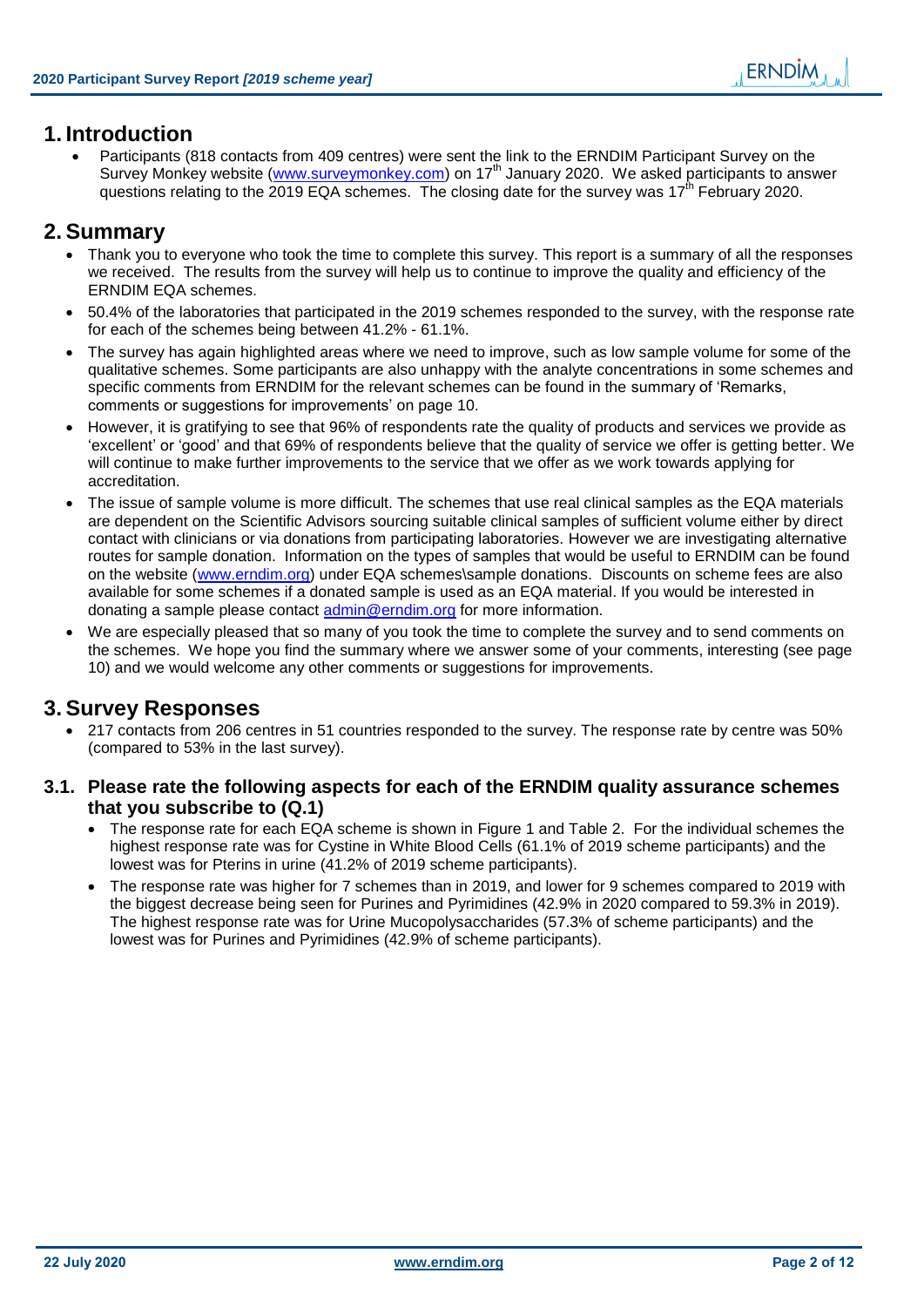**Figure 1.** Survey responses per EQA scheme (Question 1) as a percentage of the EQA scheme participants *[n.b. 2019 was the first year that the SADB scheme ran as a full EQA scheme]*



| Key                                     |             |                                    |             |
|-----------------------------------------|-------------|------------------------------------|-------------|
| <b>EQA Scheme</b>                       | Code        | <b>EQA Scheme</b>                  | Code        |
| Acylcarnitines in DBS                   | <b>ACDB</b> | Pterins in urine                   | <b>PTU</b>  |
| Acylcarnitines in serum                 | ACS         | Qualitative organic acids (urine)  | QLOU        |
| Congenital disorders of glycosylation   | <b>CDG</b>  | Quantitative amino acids (serum)   | <b>QTAS</b> |
| Cystine in white blood cells            | <b>CWBC</b> | Quantitative organic acids (urine) | <b>QTOU</b> |
| Diagnostic Proficiency Testing (urine)  | <b>DPT</b>  | Special assays - DBS               | SADB        |
| Lysosomal storage enzymes (fibroblasts) | <b>LEFB</b> | Special assays - serum             | SAS         |
| Neurotransmitters in CSF                | <b>NCSF</b> | Special assays - urine             | SAU         |
| Purines & pyrimidines (urine)           | <b>PPU</b>  | Urine Mucopolysaccharides          | <b>UMPS</b> |

Participants were asked to rate the following aspects of each scheme:

- Frequency of samples **SAMP SAMP SAMP SAMP SAMP SAMP SAMP SAMP SAMP SAMP SAMP SAMP SAMP CONT**
- Appropriateness of analyte concentration Adequacy of the report
- 
- 
- 
- Website display **Website display Website display**
- Value for money **Billing arrangements**
- Each of the aspects of individual EQA schemes was rated according to the following scoring system:  $1 =$  Excellent  $2 =$  Good  $3 =$  Poor  $4 =$  Very poor
- The average scores per scheme since 2001 are shown in Table 1 and Figure 2 and scores ≤ 1.5 are highlighted in blue and scores ≥ 2.0 are highlighted in red.
- The overall score for all aspects of all schemes was 1.7, which is slightly better than in 2019 (1.8). Eight of the EQA schemes had the same score as last year, one scheme had a worse score than last year (Lysosomal Enzymes in fibroblasts, 1.9 compared to 1.8 in 2019) and 6 schemes had better scores (ACDB, DPT, PTU, QLOU, QTOU and UMPS).
- The best scoring scheme was PTU which scored 1.5. The worst scoring schemes were the CDG and Lysosomal Enzymes in fibroblasts schemes which both scored 1.9.
- The scores for each scheme in each of the individual aspects are given in Table 2. The score for 6 out of the 8 of the individual aspects improved since last year, while the scores for both 'Value for money' and 'Billing arrangements' remained unchanged.
- The worst scoring aspects were 'Value for money' and 'Billing arrangements' with both having an average score of 1.8. The best scoring aspects were 'Frequency of samples', 'Adequacy of the report' and 'Usefulness of the annual report' which all scored 1.6.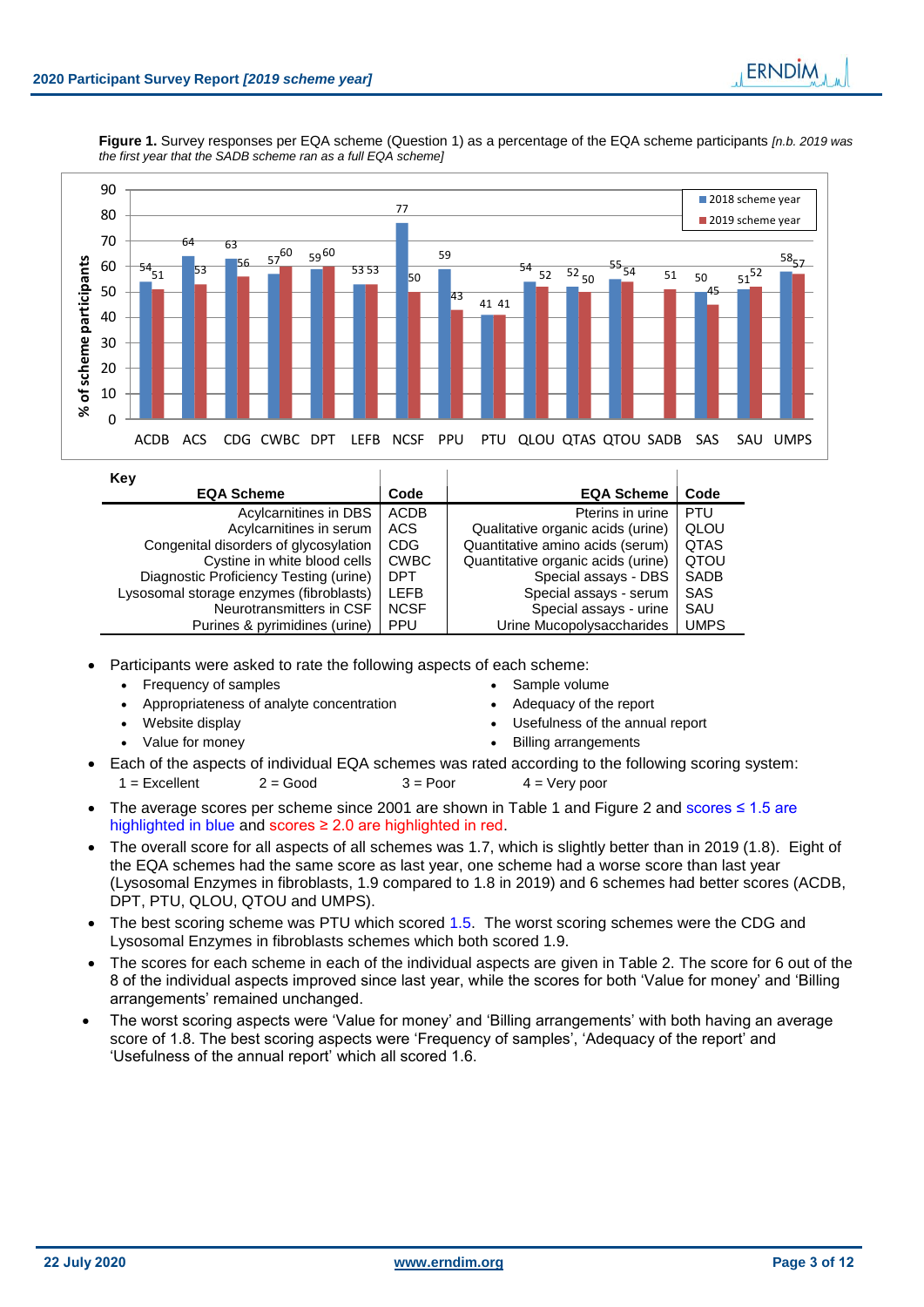| Table 1. Average scores per scheme (Question 1) [See Figure 1 for key to scheme codes] |  |  |
|----------------------------------------------------------------------------------------|--|--|
|----------------------------------------------------------------------------------------|--|--|

|                    | <b>Average Scores</b> |                          |      |                              |                          |      |      |                              |      |      |      |      |                          |
|--------------------|-----------------------|--------------------------|------|------------------------------|--------------------------|------|------|------------------------------|------|------|------|------|--------------------------|
| <b>EQA Scheme</b>  | 2020                  | 2019                     | 2018 | 2017                         | 2016                     | 2015 | 2014 | 2013                         | 2012 | 2011 | 2007 | 2004 | 2001                     |
| <b>All schemes</b> | 1.7                   | 1.8                      | 1.7  | 1.7                          | 1.7                      | 1.8  | 1.7  | 1.7                          | 1.7  | 1.8  | 1.7  | 2.0  | 2.0                      |
| <b>ACDB</b>        | 1.7                   | 1.8                      | 1.8  | 1.8                          | 1.9                      | 1.9  | 2.0  | 1.9                          | 1.9  | 2.0  | 2.0  | 2.3  |                          |
| <b>ACS</b>         | 1.7                   | 1.7                      | 1.6  | $\overline{\phantom{a}}$     |                          |      |      | $\qquad \qquad \blacksquare$ |      |      |      |      |                          |
| <b>CDG</b>         | 1.9                   | 1.9                      | 1.8  | 1.9                          | 1.9                      | 2.0  | 2.0  | 1.9                          | 1.8  | 1.9  |      |      |                          |
| <b>CWBC</b>        | 1.7                   | 1.7                      | 1.7  | 1.7                          | 1.7                      | 1.8  | 1.8  | 1.6                          | 1.7  | 1.6  | 1.4  |      |                          |
| <b>DPT</b>         | 1.7                   | 1.8                      | 1.6  | 1.7                          | 1.7                      | 1.7  | 1.7  | 1.7                          | 1.8  | 1.8  | 1.7  | 2.0  | 2.0                      |
| <b>LEFB</b>        | 1.9                   | 1.8                      | 1.7  | 1.8                          | 1.9                      | 1.9  | 2.0  | 1.9                          | 2.0  | 2.1  |      | ۰    | ٠                        |
| <b>NCSF</b>        | 1.8                   | 1.8                      | 1.9  | 1.7                          | $\overline{\phantom{a}}$ |      |      | $\qquad \qquad \blacksquare$ |      | ۰    |      |      | ٠                        |
| <b>PPU</b>         | 1.7                   | 1.7                      | 1.7  | 1.7                          | 1.8                      | 1.8  | 1.7  | 1.7                          | 1.7  | 1.9  | 1.6  | 1.8  | 2.1                      |
| <b>PTU</b>         | 1.5                   | 1.8                      | 1.9  | $\qquad \qquad \blacksquare$ | -                        |      |      |                              |      |      |      |      |                          |
| QLOU               | 1.6                   | 1.7                      | 1.7  | 1.7                          | 1.7                      | 1.7  | 1.7  | 1.7                          | 1.7  | 1.7  | 1.6  | 2.0  | 1.9                      |
| QTAS               | 1.7                   | 1.7                      | 1.7  | 1.7                          | 1.7                      | 1.7  | 1.7  | 1.7                          | 1.7  | 1.8  | 1.7  | 1.9  | 2.0                      |
| QTOU               | 1.7                   | 1.8                      | 1.7  | 1.7                          | 1.7                      | 1.8  | 1.7  | 1.7                          | 1.7  | 1.9  | 1.7  | 1.9  | 2.1                      |
| <b>SADB</b>        | 1.8                   | $\overline{\phantom{0}}$ |      |                              |                          |      |      |                              |      |      |      | -    | $\overline{\phantom{a}}$ |
| <b>SAS</b>         | 1.7                   | 1.7                      | 1.7  | 1.8                          | 1.8                      | 1.7  | 1.7  | 1.7                          | 1.7  | 1.8  | 1.7  | 1.8  | 2.0                      |
| SAU                | 1.7                   | 1.7                      | 1.7  | 1.7                          | 1.7                      | 1.7  | 1.7  | 1.7                          | 1.7  | 1.7  | 1.8  | 1.9  | 2.1                      |
| <b>UMPS</b>        | 1.7                   | 1.8                      | 1.7  | 1.8                          | 1.7                      | 1.8  | 1.8  | 1.8                          | 1.8  |      |      |      |                          |

 There were a total of 7 scores of 2.0 or more in this survey: CDG ('Sample volume' = 2.4), CDG ('Website display'=2.0), CWBC ('Sample volume' = 2.0), CWBC ('Billing arrangements'=2.0), LEFB ('Sample volume' = 2.0), LEFB ('Website display'=2.0) and LEFB ('Billing arrangements'=2.0).

 The 'Sample volume' score for CDG was again the worst score in the survey scoring the same as in 2019 (2.4 in 2020 and 2019).

• The best scores of the whole survey (1.3) were for 'Adequacy of the report' and 'Website display', both for Pterins in urine.

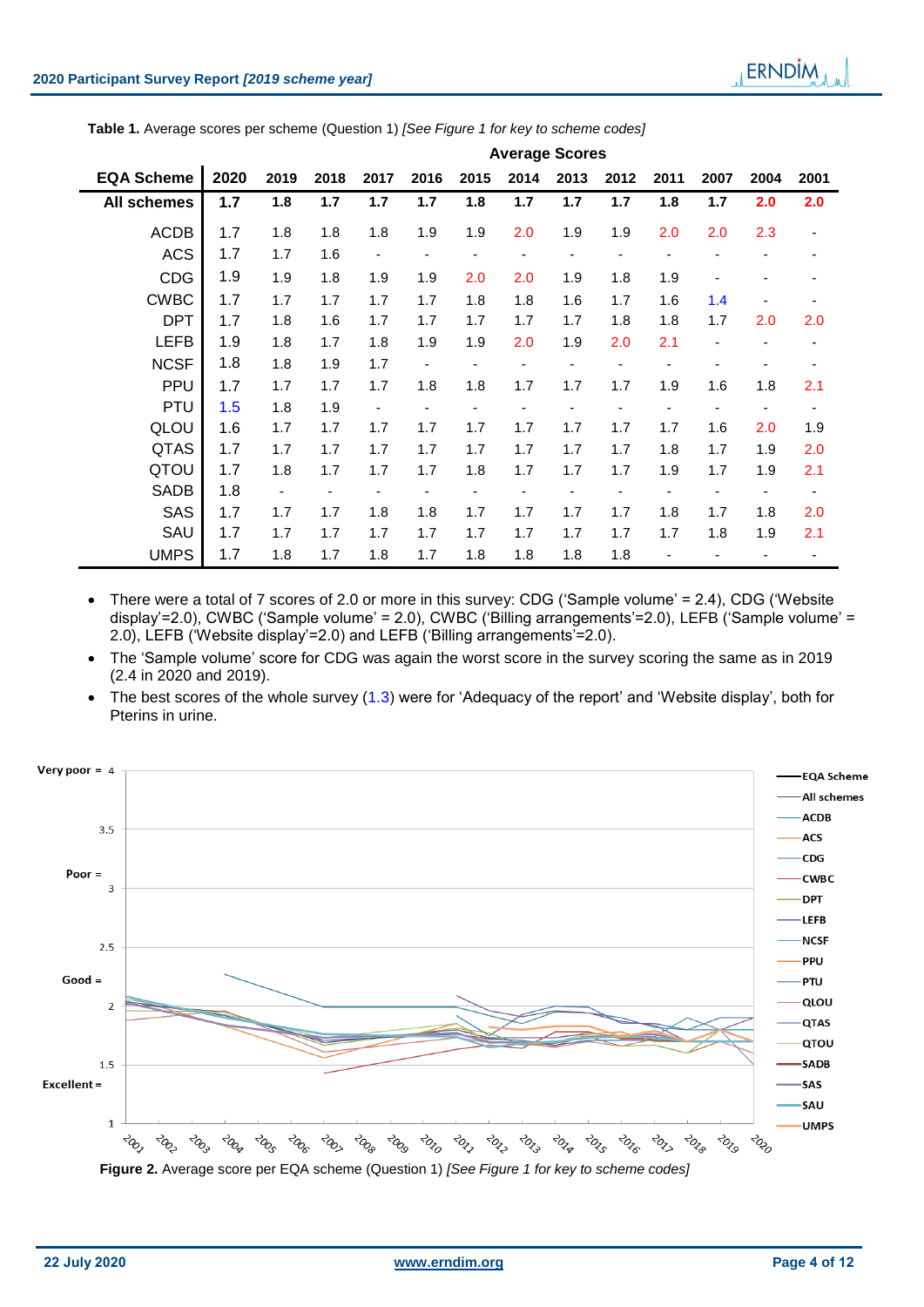**Table 2:** Average scores per aspect of each scheme (Question 1) *[See Figure 1 for key to scheme codes]*

| <b>Scheme</b><br><b>Aspects</b><br><b>EQA Schemes</b> | Frequency of samples | Sample volume | analyte concentration<br>Appropriateness of | Adequacy of the report | Website display | Usefulness of the annual<br>report | Value for money | <b>Billing arrangements</b> | scheme<br>per<br>Average | No. of responses<br>(% of scheme<br>participants) |
|-------------------------------------------------------|----------------------|---------------|---------------------------------------------|------------------------|-----------------|------------------------------------|-----------------|-----------------------------|--------------------------|---------------------------------------------------|
| <b>ACDB</b>                                           | 1.7                  | 1.7           | $\blacksquare$                              | 1.6                    | 1.7             | 1.5                                | 1.8             | 1.8                         | 1.7                      | 71 (51.5%)                                        |
| <b>ACS</b>                                            | 1.5                  | 1.6           | 1.6                                         | 1.6                    | 1.7             | 1.6                                | 1.7             | 1.8                         | 1.7                      | 66 (54.1%)                                        |
| CDG                                                   | 1.6                  | 2.4           | $\overline{\phantom{a}}$                    | 1.7                    | 2.0             | 1.7                                | 1.8             | 1.8                         | 1.9                      | 38 (56.7%)                                        |
| <b>CWBC</b>                                           | 1.6                  | 2.0           | 1.7                                         | 1.6                    | 1.6             | 1.6                                | 1.8             | 2.0                         | 1.7                      | 22 (61.1%)                                        |
| <b>DPT</b>                                            | 1.6                  | 1.8           | $\overline{\phantom{a}}$                    | 1.4                    | 1.8             | 1.4                                | 1.7             | 1.8                         | 1.7                      | 66 (60.2%)                                        |
| LEFB                                                  | 1.8                  | 2.0           | 1.7                                         | 1.9                    | 1.8             | 1.8                                | 2.0             | 2.0                         | 1.9                      | 40 (54.8%)                                        |
| <b>NCSF</b>                                           | 1.7                  | 1.9           | 1.8                                         | 1.8                    | 1.6             | 1.7                                | 1.8             | 1.8                         | 1.8                      | 17 (50.0%)                                        |
| PPU                                                   | 1.6                  | 1.5           | 1.7                                         | 1.7                    | 1.7             | 1.7                                | 1.8             | 1.8                         | 1.7                      | 24 (42.9%)                                        |
| PTU                                                   | 1.4                  | 1.6           | 1.5                                         | 1.3                    | 1.3             | 1.4                                | 1.9             | 1.7                         | 1.5                      | 14 (41.2%)                                        |
| QLOU                                                  | 1.6                  | 1.8           | $\overline{\phantom{a}}$                    | 1.5                    | 1.7             | 1.5                                | 1.7             | 1.7                         | 1.6                      | 122 (53.0%)                                       |
| <b>QTAS</b>                                           | 1.5                  | 1.5           | 1.6                                         | 1.6                    | 1.6             | 1.6                                | 1.8             | 1.8                         | 1.7                      | 137 (50.9%)                                       |
| QTOU                                                  | 1.6                  | 1.6           | 1.7                                         | 1.7                    | 1.7             | 1.7                                | 1.8             | 1.7                         | 1.7                      | 71 (55.5%)                                        |
| SADB                                                  | 1.7                  | 1.7           | 1.7                                         | 1.7                    | 1.8             | 1.8                                | 1.9             | 1.8                         | 1.8                      | 44 (51.2%)                                        |
| SAS                                                   | 1.6                  | 1.6           | 1.7                                         | 1.6                    | 1.6             | 1.7                                | 1.8             | 1.9                         | 1.7                      | 110 (46.6%)                                       |
| SAU                                                   | 1.6                  | 1.6           | 1.7                                         | 1.6                    | 1.6             | 1.6                                | 1.8             | 1.9                         | 1.7                      | 94 (53.1%)                                        |
| <b>UMPS</b>                                           | 1.6                  | 1.8           | $\overline{\phantom{0}}$                    | 1.6                    | 1.7             | 1.5                                | 1.8             | 1.7                         | 1.7                      | 57 (57.3%)                                        |
| Average for<br>all schemes                            | 1.6                  | 1.8           | 1.7                                         | 1.6                    | 1.7             | 1.6                                | 1.8             | 1.8                         | 1.7                      | 217 (50.4%)                                       |

# **3.2. Analytes in Quantitative Schemes (Q3 – Q.12)**

- A total of 89 individuals (41%) made suggestions for analytes to be added to or removed from the Quantitative schemes.
- Where possible we do try to incorporate suggestions for additional analytes but unfortunately this is not always possible. A summary of the suggestions for analytes to added or removed, with some responses from ERNDIM, is below (pages 5 to 8).

# **Q.3: Acylcarnitines – Serum** (11 responses, 5.1% of all respondents)

| <b>Suggested Analytes to be added</b> | <b>Suggested Analytes to be removed</b> |                                |  |  |  |
|---------------------------------------|-----------------------------------------|--------------------------------|--|--|--|
| Total suggested $= 21$                | Total suggested $=$ 4                   |                                |  |  |  |
| Analytes with >1 response             |                                         | All Analytes suggested         |  |  |  |
| C10:1                                 | 2                                       | C <sub>10</sub>                |  |  |  |
| C <sub>12</sub>                       | 3                                       | C <sub>4</sub> -D <sub>C</sub> |  |  |  |
|                                       |                                         | C <sub>4</sub> -OH             |  |  |  |
|                                       |                                         | Total carnitine.               |  |  |  |

# **ERNDIM Response:**

• Neither analytes were requested by a large number of participants. At this time neither will be added to the scheme as it was agreed by the ERNDIM Scientific Advisory Board (SAB) that it is important to manage the addition of analytes carefully as new additions may affect the stability of the samples due to possible cross reactions.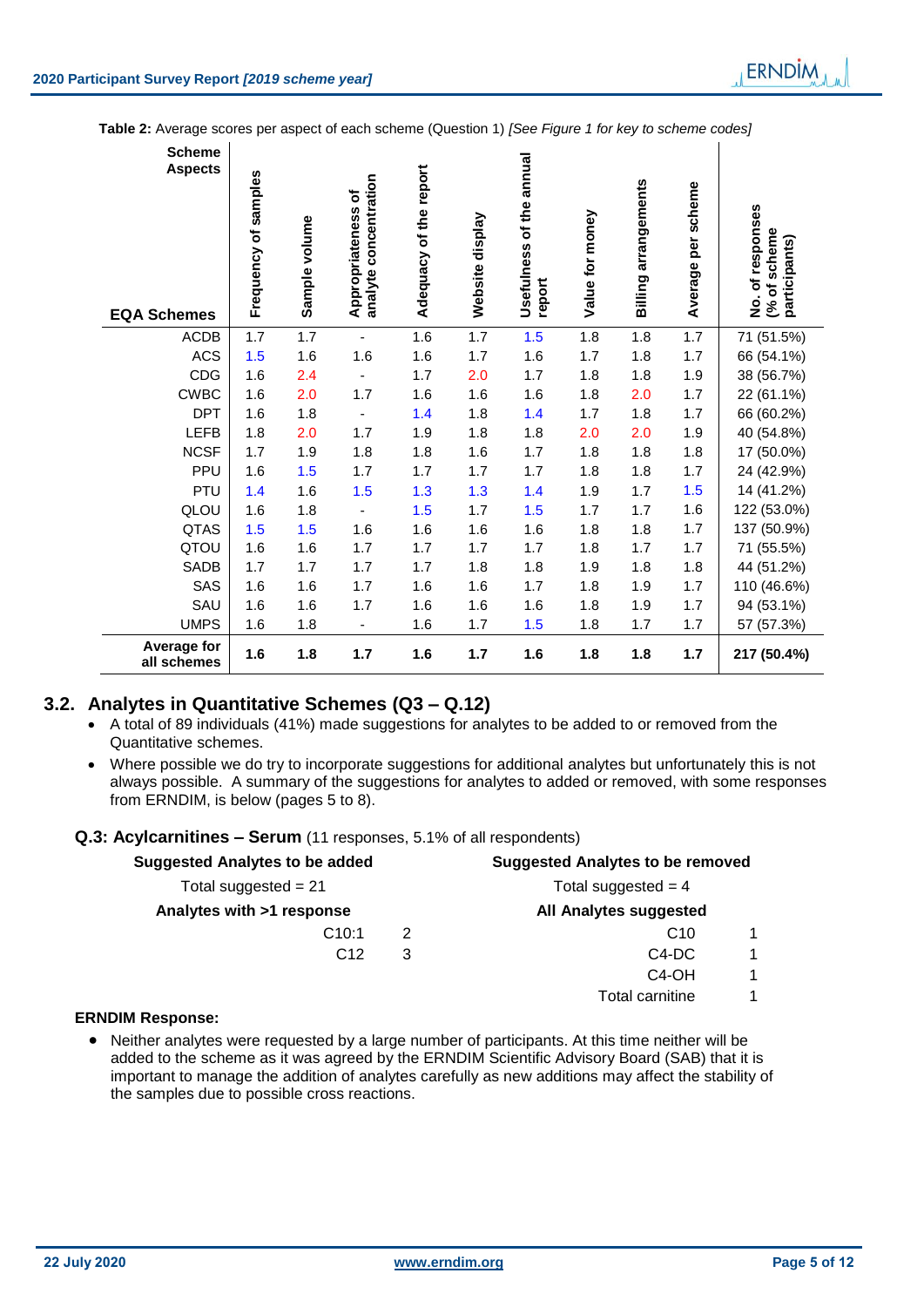# **Q.4: Lysosomal Enzymes** (20 responses, 9.2% of all respondents)

# **Suggested Analytes to be added Suggested Analytes to be removed**

# Total suggested  $= 22$  Total suggested  $= 3$

# **Analytes with >1 response All Analytes suggested**

- 
- 
- 
- Arvisulfatase B 5
- Beta-mannosidase 2
	- Hexosaminidase 8
		- Mannosidase 2
		- MPS enzymes 3
- Sphingomyelinase 3

- Alfa iduronidase 4 Palmitovl protein thioesterase 3
- Alpha-fucosidase 2 Lysosomal acid lipase (LAL/ acid esterase) 5
- Alpha-mannosidase 2 and Tripeptidyl peptidase 1 3

# **ERNDIM Response:**

 The 2019 LEFB scheme has seen the first change to the enzymes included for several years. It is the intention of the Scientific Advisor for this scheme to review the performance and requests of participants each year and adjust the scheme to address enzymes which cause difficulty or are of interest to our participants. It is hoped that a wider selection of enzymes will be included in this scheme over several years by rotating some enzymes each year.

# **Q.5: Neurotransmitters – CSF** (4 responses, 1.8% of all respondents)

| Suggested Analytes to be added | <b>Suggested Analytes to be removed</b> |
|--------------------------------|-----------------------------------------|
| Total suggested $=$ 4          | Total suggested $= 1$                   |
| Analytes with >1 response      | All Analytes suggested                  |
| <b>MHPG</b>                    | HVA:5-HIAA ratio                        |

# **ERNDIM Response:**

- MHPG is currently not requested by sufficient participants to be considered but may be revisited in the future if larger numbers of requests are received.
- The HVA:5-HIAA ratio will remain as the removal request is from one participant only.

# **Q.6: Purines & pyrimidines** (6 responses, 2.8% of all respondents)

| <b>Suggested Analytes to be added</b> | <b>Suggested Analytes to be removed</b> |                               |  |  |  |
|---------------------------------------|-----------------------------------------|-------------------------------|--|--|--|
| Total suggested $= 5$                 | Total suggested $= 1$                   |                               |  |  |  |
| Analytes with >1 response             |                                         | <b>All Analytes suggested</b> |  |  |  |
| <b>SAICAR</b>                         | 3                                       | 2,8-dihydroxyadenine          |  |  |  |
| Dihydroxyadenine                      | 2                                       |                               |  |  |  |
| <b>ERNDIM Response:</b>               |                                         |                               |  |  |  |

- SAICAR is very costly, however this will be reviewed periodically as other changes to the scheme may make this a viable addition in the future.
- Analytes only requested by two participants are not yet in demand enough to be added.

# **Q.7: Pterins – Urine** (2 responses, 0.9% of all respondents)

| Suggested Analytes to be added |   | <b>Suggested Analytes to be removed</b> |
|--------------------------------|---|-----------------------------------------|
| Total suggested $= 1$          |   | Total suggested $= 0$                   |
| All analytes suggested         |   | All Analytes suggested                  |
| Sepiapterin                    | 2 |                                         |
|                                |   |                                         |

# **ERNDIM Response:**

• Sepiaterin may be considered in the future, although currently there are very low numbers requesting this analyte.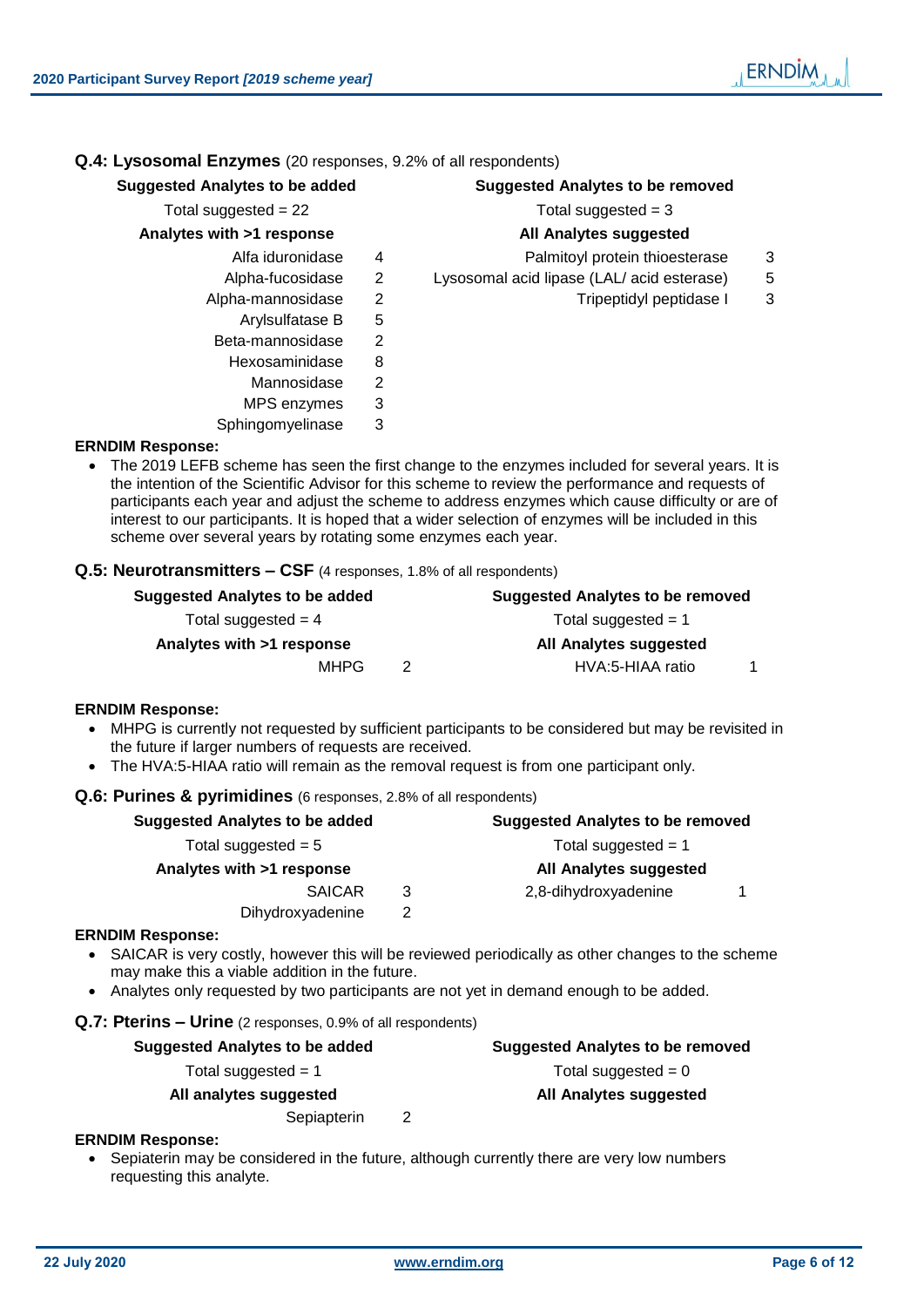# Homocystine 7

- Beta-alanine 2 Homocity
- Phosphoethanolamine 2 Sarcosine 2
	- Homocysteine 2 Sulphocystine 2

# **ERNDIM Response:**

- The addition of phosphoethanolamine was tested in 2016 but it was not stable enough to include.
- Homocystine would also raise stability concerns.
- Beta-alanine is requested by too few participants to be included at this time.
- Too few participants have requested removal of any analytes. In particular sulphocystine would not be removed as it is considered to be a key diagnostic metabolite.

# **Q.9: Quantitative organic acids** (21 responses, 9.7% of all respondents)

# **Suggested Analytes to be added Suggested Analytes to be removed**  $Total suggested = 26$  Total suggested =  $2$ **Analytes with >1 response All Analytes suggested** Orotic acid 6 6 Mevalonic 1 Lactic acid 5 1 2-methylbutirylglycine 2 Glycolic acid 3 Citric acid 2 Propionylglycine 2

# **ERNDIM Response:**

- Orotic acid, Glycolic and lactic acid are included in the Special Assays in urine scheme.
- There were not enough requests for addition or removal of any other analyte to justify changes.

# **Q.10: Special assays – Dried Blood Spots** (9 responses, 4.1% of all respondents)

| <b>Suggested Analytes to be added</b> | <b>Suggested Analytes to be removed</b> |                 |  |  |
|---------------------------------------|-----------------------------------------|-----------------|--|--|
| Total suggested = $17$                | Total suggested $= 2$                   |                 |  |  |
| Analytes with >1 response             | <b>All Analytes suggested</b>           |                 |  |  |
| LysoGb1                               | 2                                       | Allo-isoleucine |  |  |
| LysoGb3                               |                                         | Homocysteine    |  |  |
|                                       |                                         |                 |  |  |

# **ERNDIM Response:**

- There are too few requests for the addition of LysoGb1 or LysoGb3.
- Allo-isoleucine and Homocysteine would not be considered for removal, as these are diagnostic metabolites relevant to newborn screening second tier tests and have limited alternative EQA.

# **Q.11: Special assays – serum** (25 responses, 11.5% of all respondents)

| Total suggested = $46$    |   | Total suggested $= 7$  |  |
|---------------------------|---|------------------------|--|
| Analytes with >1 response |   | All Analytes suggested |  |
| Acetoacetate              | 6 | Coenzyme Q10           |  |
| <b>Biotinidase</b>        | 3 |                        |  |
| Campesterol               |   |                        |  |
| Desmosterol               |   |                        |  |
| Lathosterol               | 2 |                        |  |
| Sitosterol                |   |                        |  |

**Suggested Analytes to be added Suggested Analytes to be removed**

**ERNDIM** 

# Total suggested  $= 8$  Total suggested  $= 7$ **Analytes with >1 response Analytes with >1 response**

| 2-Aminobutyric acid |  |
|---------------------|--|
|---------------------|--|

| omocitrulline                |  |
|------------------------------|--|
| 0 - - - - - <sup>-</sup> - - |  |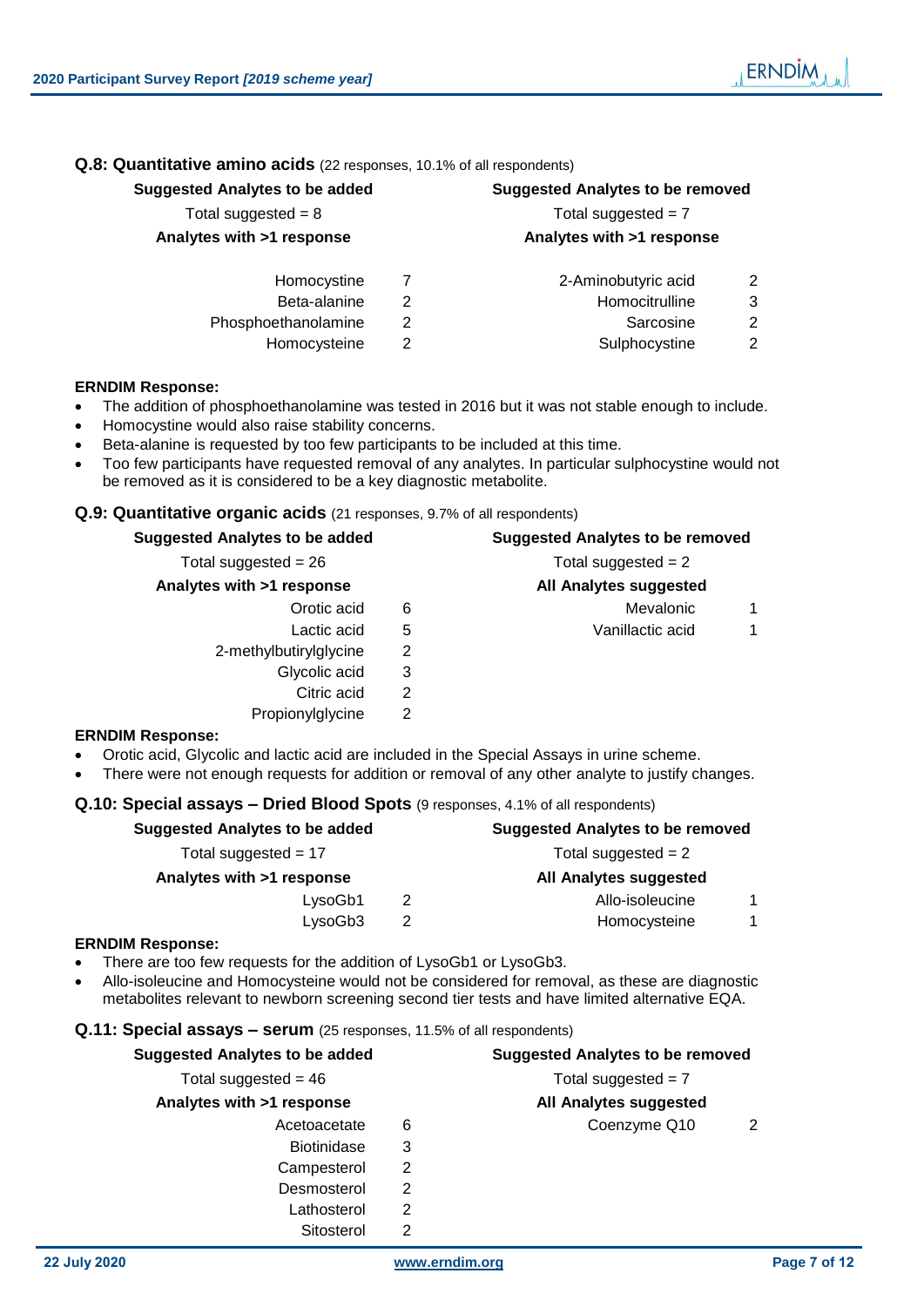# **ERNDIM Response:**

Suggested additions

- Biotinidase Enzyme activity, there is no commercially available analyte so it cannot be added. But is now included as a measurable analyte due to its presence in the sample matrix.
- Acetoacetate has previously been included in the scheme with some issues. 3-Hydroxybutyrate is included in the scheme and would be sufficient to identify the presence of ketonemia.
- Other requests were for too few analytes to be considered.
- The inclusion of Coenzyme Q10 has been requested over several years and is included in 2020 for the first time. The stability will be assessed at the end of the 2020 scheme year.

# **Q.12: Special assays – urine** (24 responses, 11.1% of all respondents)

| <b>Suggested Analytes to be added</b> |                | <b>Suggested Analytes to be removed</b>                                                             |
|---------------------------------------|----------------|-----------------------------------------------------------------------------------------------------|
| Total suggested = $45$                |                | Total suggested $=$ 4                                                                               |
| Analytes with >1 response             |                | All Analytes suggested                                                                              |
| Arabitol                              | 2              | 1<br>Glycolic Acid                                                                                  |
| Dermatan sulfate                      | 5              | Lactic acid<br>1                                                                                    |
| Fructose                              | 2              | Sialic acid<br>1                                                                                    |
| Galactose                             | $\overline{2}$ | Sulphocysteine<br>1                                                                                 |
| Glutaric acid                         | 2              |                                                                                                     |
| Heperan sulphate                      | 3              |                                                                                                     |
| Keratan sulphate                      | 3              |                                                                                                     |
| phosphoethanolamine                   | 2              |                                                                                                     |
| sedoheptulose                         | 2              |                                                                                                     |
| <b>ERNDIM Response:</b>               |                |                                                                                                     |
|                                       |                | The secondary for addition of these completes and the formio mandels atothetically selected data if |

- The requests for addition of these analytes are too few to provide statistically relevant data if included. In addition some analytes are prohibitively expensive (e.g. Keratan sulphate).
- All analytes suggested for removal are measured and reported by a significant number of participants and therefore would not be removed at this time.

# **3.3. Do you have any other remarks, comments or suggestions for any of the schemes you subscribed to? (Q.13)**

- Number of individual responses  $= 41 (= 9.8\%$  of all responses).
- These comments are summarised under [3.10](#page-9-0) (page [10\)](#page-9-0) with the comments made in response to Q.22 (see [10\)](#page-9-0).

# **3.4. Would your laboratory have an interest in participating in a new Quantitative pilot scheme similar to the special assays in serum scheme which would include Lysosphingolipids? (Q.14)**

- A total of 206/217 respondents (94.9%) answered this question.
- The response options were 'Yes' (20/206, 9.7%), 'No' (177/206, 85.9%) or 'Yes if the following analytes were included…' (9/206, 4.4%).
- Labs that selected 'Yes if the following analytes were included…' were asked to provide a list of analytes they would like to be included. The responses are summarised below:

# **All Analytes (16)**

| 7alphaC4                  | 1 | LysoGm1             | 3 |
|---------------------------|---|---------------------|---|
| 12alphaC4                 | 1 | LysoGM1ganglioside  |   |
| 7-KC                      | 1 | LysoGM2             | 2 |
| COT                       | 1 | Lysohexosylceramide |   |
| Galactosylsphingosine     | 1 | Lyso-SM             | 3 |
| Lyso Gb3                  | 4 | Lyso-SM-509         |   |
| Lyso-Gb1                  |   | Lysosphingolipids   |   |
| Lysoglobotriaosylceramide |   | Lysosphingomyelin   |   |
|                           |   |                     |   |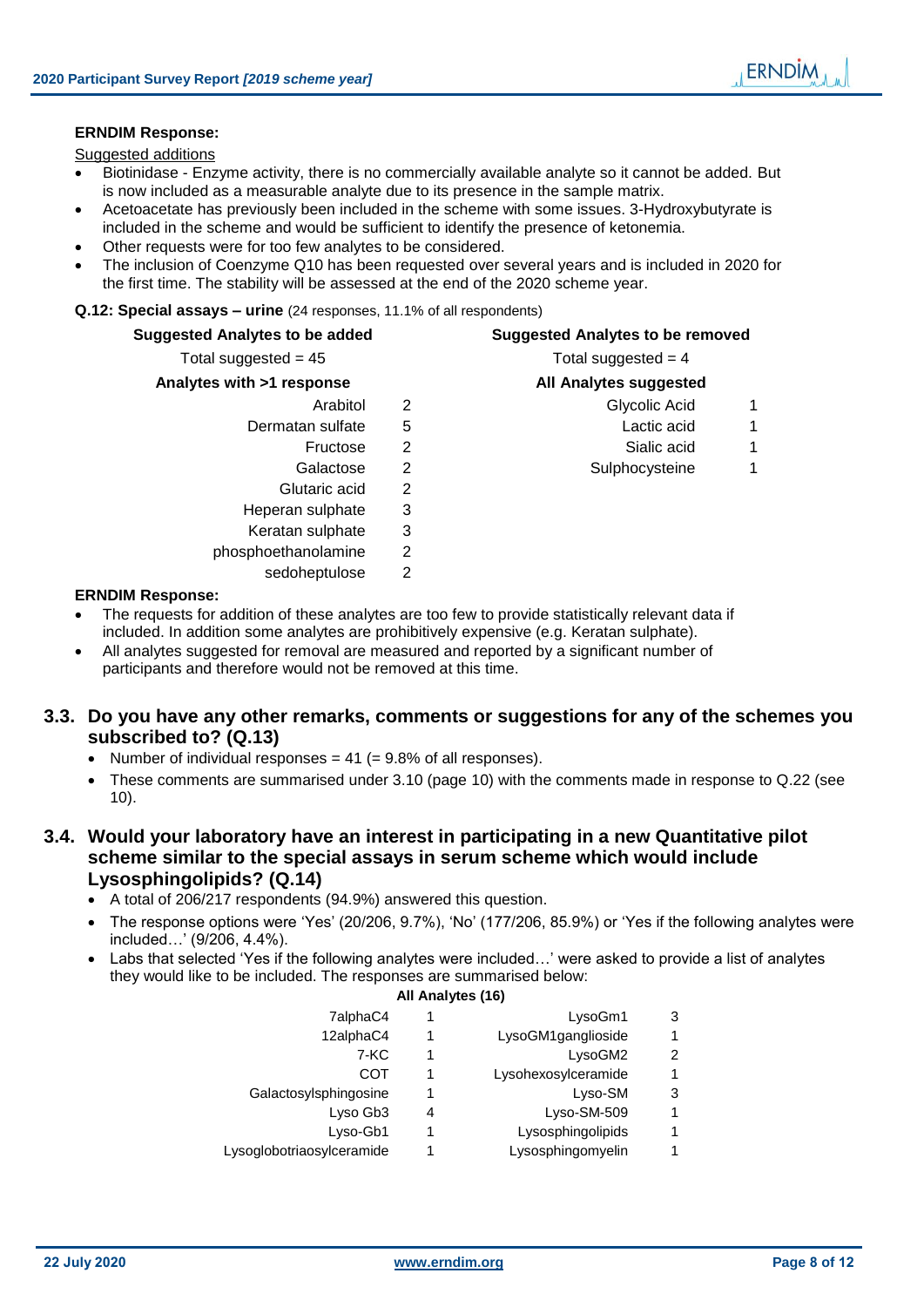# **3.5. Is your laboratory currently providing Metabolomics panels for diagnostic purposes? (Q.15)**

| No, we do not have any Metabolomics panels in use or development      | 151/206 (73.3%) |
|-----------------------------------------------------------------------|-----------------|
| We are currently developing a Metabolomics panel for diagnostic use   | 25/206 (12.1%)  |
| Yes, we offer a diagnostic Metabolomics panel                         | 13/206 (6.3%)   |
| We have a Metabolomics panel available but for research purposes only | 17/206 (8.3%)   |

**3.6. Would your laboratory be interested in participating in a Metabolomics pilot scheme? (Q.16)**

| Yes                                 | 36/206 (17.5%) |
|-------------------------------------|----------------|
| Nο                                  | 94/206 (45.6%) |
| Not yet, perhaps in 2 or more years | 58/206 (28.2%) |
| Not yet, perhaps in 5 or more years | 18/206 (8.7%)  |

**3.7. If you are interested in participating in a Metabolomics pilot scheme what sample type would be of most interest to you? (Q.17)**

| <b>Plasma</b>          | 43/91 (47.3%) |
|------------------------|---------------|
| Urine                  | 32/91 (35.2%) |
| Other (please specify) | 16/91 (17.6%) |

# **3.8. Comments on the overall performance of ERNDIM (Q.18 – 21)**

- The aim of this section is to assess participants' perception of the overall performance of ERNDIM.
	- In summary:
		- 95% of respondents rated the quality of services provided by ERNDIM as 'excellent' or 'good'; with 95% of respondents having 'complete' or 'a lot' of confidence that ERNDIM can deliver the service required by participants.
		- 69% of respondents agreed that overall ERNDIM's performance is 'getting better' or 'getting much better'; with 95% of respondents stating that it was 'certain' or 'very likely' that they would use ERNDIM services in the future.

# **Q.18: Overall, how do you rate the quality of products and services we provide?**

(205 individual responses, 94.5% of all responses for this section)



# **Q.19: What level of confidence do you have in us to deliver the products and services that you require?** (205 individual responses, 94.5% of all responses for this section)

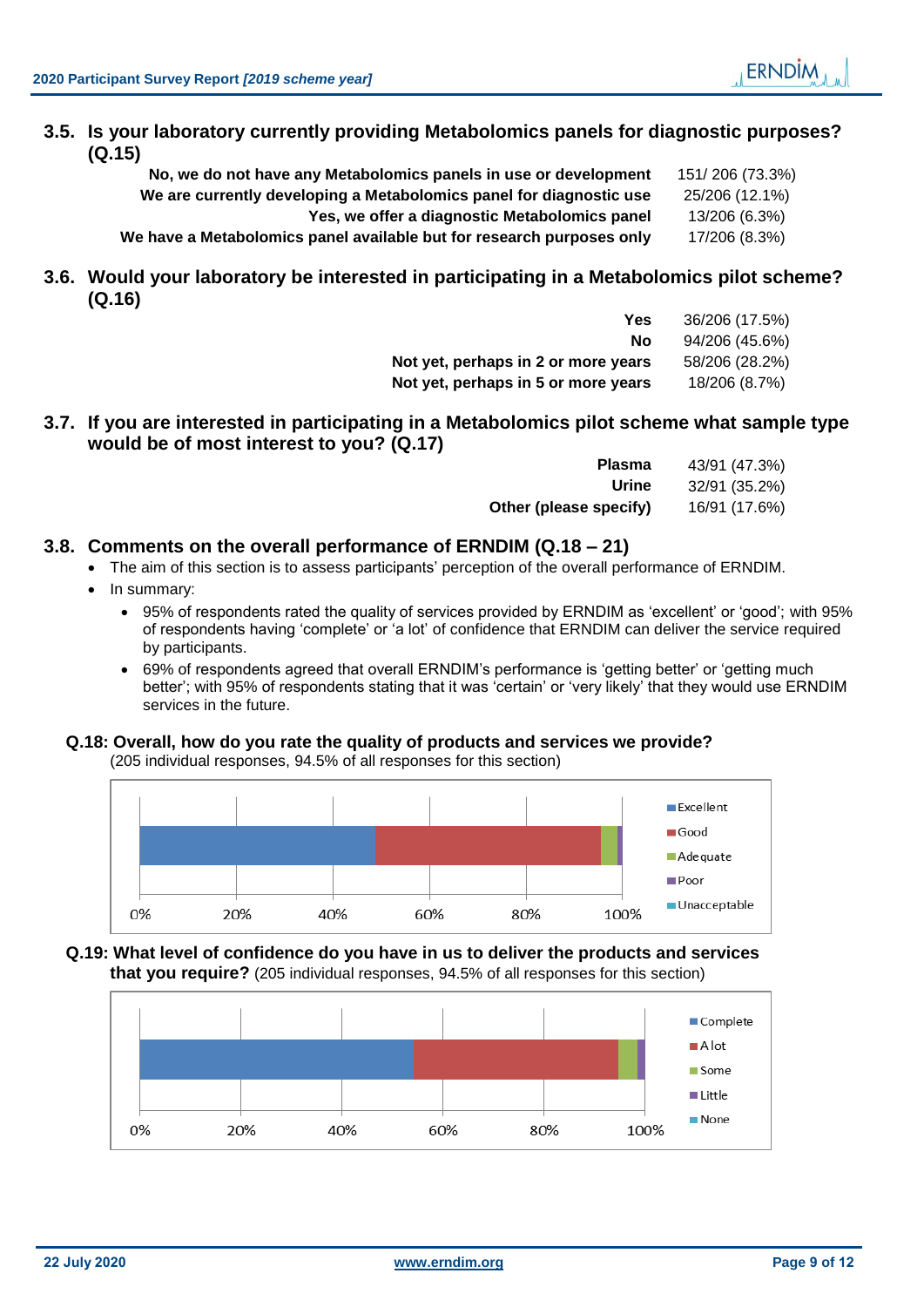# **Q.20: Overall, is our performance...**

(205 individual responses, 94.5% of all responses for this section)



# **Q.21: Based on our performance, how likely is it that you will use us in the future?**  (205 individual responses, 94.5% of all responses)



# **3.9. Do you have any other remarks, comments or suggestions for how we could improve the services we provide? (Q.22)**

- Number of individual responses  $= 52$  ( $= 12.5\%$  of all responses).
- These comments are summarised below with the comments made in response to Q22.

# <span id="page-9-0"></span>**3.10.Summary of Remarks, comments or suggestions for improvements (Q.13 & Q.22)**

- $\bullet$  Total number of responses was 93 from 65 individuals (= 30% of all responses).
- There were a large number of comments and suggestions for improvement. Below is a summary of some of the most frequent comments with responses from ERNDIM.

# **Participant Comment ERNDIM Response**

# **1. Administration**

- Communications: It has been great receiving reminders. In relation to performance, it may be helpful for the Quality Manager to be also emailed messages in relation to annual reports and/or performance related issues. Currently the QM doesn't appear to be contacted, even though we provide their contact details upon enrolment.
- If it is possible to increase the volume of sample urine/plasma being distributed to enable us to do further validation in relation to our participation to ERNDIM proficiency tests.
- Please stop sending out frequent reminders to pay the yearly invoice in Jan / Feb when it isn't actually due til April. Our finance dept isn't going to pay until the due date so reminders are just an irritation.
- The registration page allows 3 active contacts to be listed, these must be 3 unique contacts. Of these only the Primary and Secondary contacts will be routinely contacted and the Head of Lab/Quality Manager will only be contacted under specific circumstances, such as escalation of performance issues or difficulties contacting the Primary and Secondary contact. If you wish to update your contact information so that the Quality Manager receives all correspondence then please contact **admin@erndim.org**, however you would then need to provide a different Head of Lab/Quality Manager contact.
- EQA materials are not specifically designed for validation and the volume provided is intended to be sufficient for participation only. In order to increase the volume an additional cost or limits on the number of participants would have to been introduced. Control materials for some schemes can be purchased from MCA laboratories. Additionally if spare materials are available at the end of a scheme year these may be requested by participants.
- For some participants who have experienced email receipt problems or have missed previous reminders these emails are very important. Although the payment deadline is in early April payment can be made earlier and once received no further payment reminders will be sent.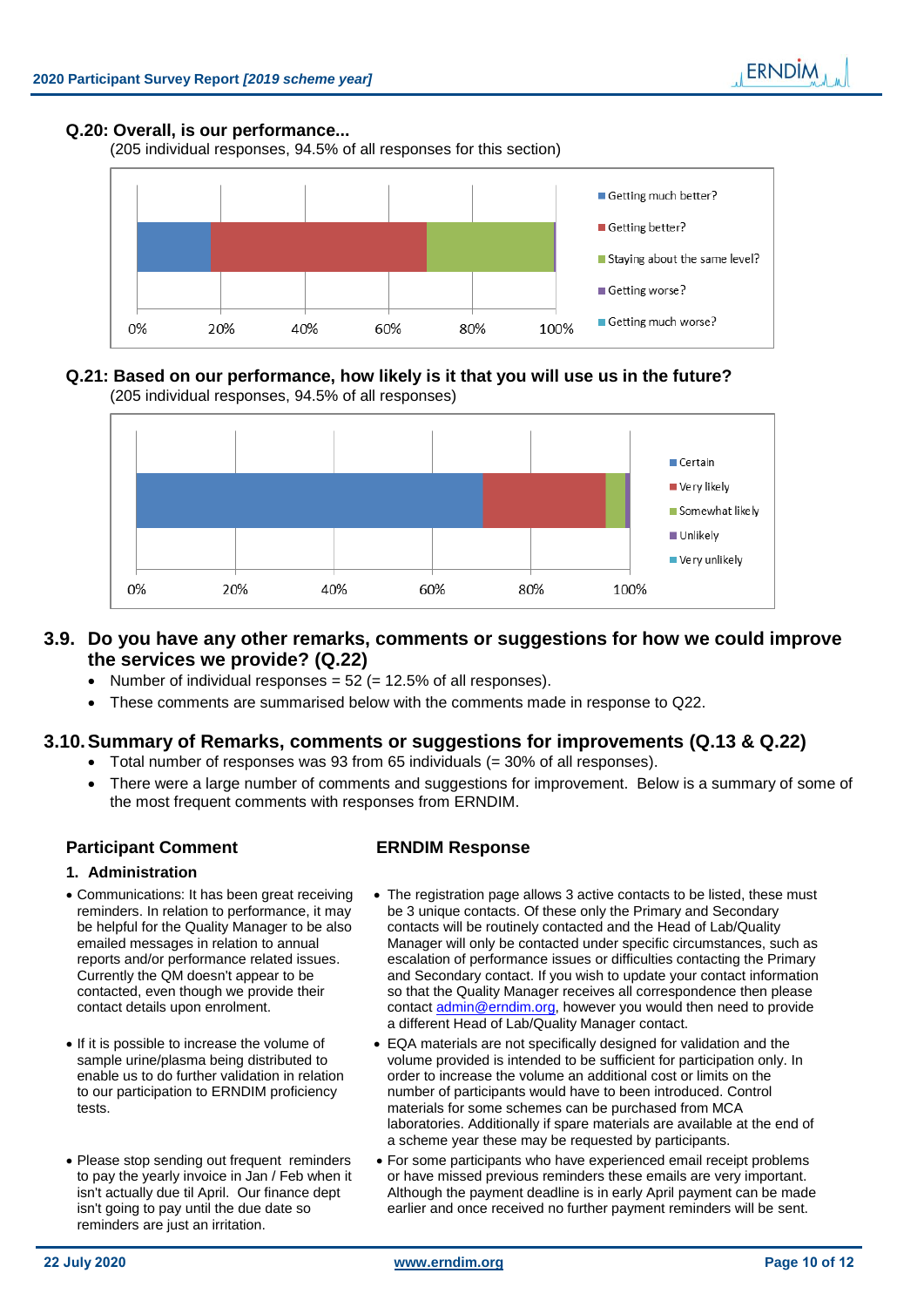# **Participant Comment ERNDIM Response**

**2. EQA Schemes**

# **2.1. General**

- It would be useful to be able to obtain repeat samples more easily when trying to solve problems with assays.
- Report format for quantitative schemes is not very easy to follow, needs some explanation/guidance. Also, requires referring to website for more information on each analyte.
- The ERNDIM DPT session at the SSIEM is excellent. It would be good to have additional sessions to discuss other qualitative EQA e.g. organic acids and acylcarnitines.

# **2.2. Website reporting**

- For qualitative acids organics, proficiency and acylcarnitines in DBS, clinical information should be available earlier and away from the deadline to submit the report of the analysis.
- The websites for reporting could be improved. They are often quite slow. The DPT scheme in particular feels like it should be modernised.

# **2.3. Acylcarnitines in DBS**

 The feedback of the DBS report should faster than it is now.

# **2.4. CDG scheme**

• Increase the sample volume for CDG programme.

- Where material is available ERNDIM is able to provide this to participants following completion of the scheme year or following the submission deadline for the specific sample. Please contact [admin@erndim.org](mailto:admin@erndim.org) or visit the 'participant info' page of the registration website for further details.
- Due to the number of analytes included in our Quantitative schemes it is not possible to review these individually within the annual report. We therefore recommend viewing the Scheme annual report alongside the individual lab annual reports and other report features available on the results submission website. The administration office can be contacted in the event of any unclear information and will be happy to assist.
- This is something that the ERNDIM Scientific Advisory Board is giving some thought to. However it was noted that a session for the LEFB scheme was held at the September 2019 meeting and had poor attendance.
- Clinical information for these schemes are published on the results website before the submission deadlines for the relevant samples. We will make this clearer in the 2021 scheme instructions.
- The results submission website will continue to be developed and if you have any specific suggestions for improvements please contact [admin@erndim.org.](mailto:admin@erndim.org) However at this time the priority is to complete work on the automated production of interim and annual reports in order to improve the time between submission of results and publication.
- Result submissions are currently assessed manually by our Scientific Advisors, this is a very labour intensive task and our Scientific Advisors have full time posts in diagnostic roles in addition to their ERNDIM contributions. We hope that the introduction of online reporting and subsequently assessment will reduce this workload and allow for a quicker publishing of results. Diagnoses will be circulated during 2020 in order to provide some feedback to participants in a timely manner.
- The samples provided are from real patient samples, as such there is a limited amount of material. Although we are aware a proportion of participants require a larger volume, the 25ul sample volume provided is sufficient for the majority of participants. It is possible for participants requiring larger volumes to purchase additional material at a discounted fee. Please contact [admin@erndim.org](mailto:admin@erndim.org) for further details.

# **Lysosomal Enzymes in fibroblasts scheme**

- Regarding the first sample of the year that is to be used as normal control for samples 02- 06; it would be good to have enough material to run all enzymes again when samples 4-6 are analysed. This is not possible today so any problem in the measurement of sample 01 will affect all samples that year. We had a problem with protein concentration result and did not know it until reports came out. then it was too late to reanalyse samples 4-6.
- This comment will be passed to the Scientific Advisor. Due to the amount of material required, samples are cultured far in advance of sample distribution, therefore it may not be possible to make changes for the upcoming scheme year but these comments will be considered when planning future schemes.